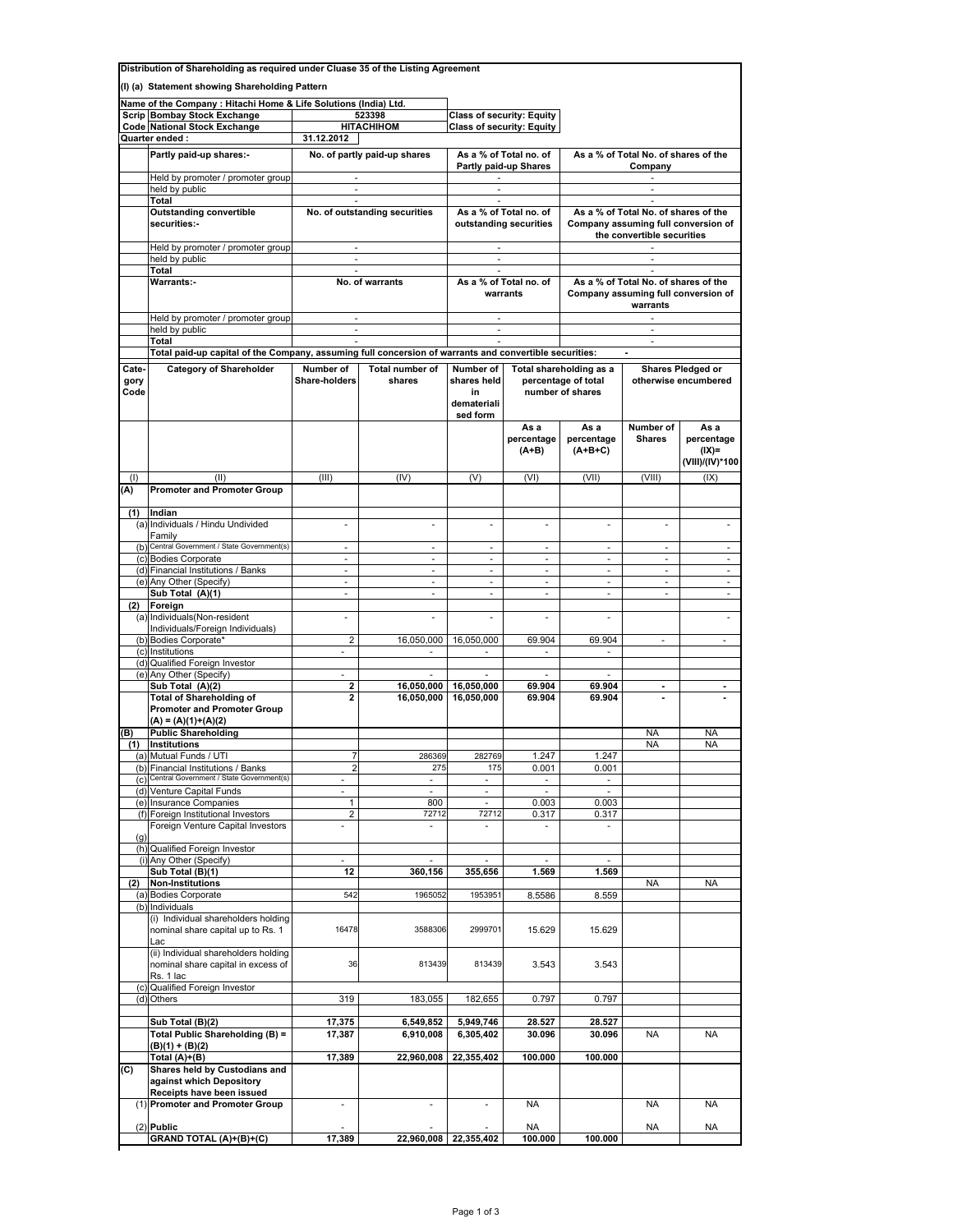|                | (I) (b) Statement showing holding of securities (including shares, warrants, convertible securities) of persons belonging to the category "Promoter and Promoter Group" |                          |                                             |                          |                                                                            |                                                                           |                            |                                                               |                                                  |                                                                                     |                                                                                                                                                                                 |
|----------------|-------------------------------------------------------------------------------------------------------------------------------------------------------------------------|--------------------------|---------------------------------------------|--------------------------|----------------------------------------------------------------------------|---------------------------------------------------------------------------|----------------------------|---------------------------------------------------------------|--------------------------------------------------|-------------------------------------------------------------------------------------|---------------------------------------------------------------------------------------------------------------------------------------------------------------------------------|
| Sr.<br>No.     | Name of the Shareholder                                                                                                                                                 | Details of shares held   |                                             | <b>Encumbered shares</b> |                                                                            |                                                                           | <b>Details of warrants</b> |                                                               | Details of<br>convertible<br>securities          |                                                                                     | <b>Total Shares</b><br>(including<br>underlying<br>shares<br>assuming full<br>conversion of<br>warrants and<br>convertible<br>securities) as a<br>% of diluted<br>share capital |
|                |                                                                                                                                                                         | No of Shares<br>held     | As a % of grand<br>total $(A)+(B)+(C)$      | No                       | As a<br>percentage<br>(VI)=(V)/(III)*<br>100                               | As a % of<br>grand total<br>$(A)+(B)+(C)$ of<br>sub-clause<br>(I)(a)(VII) | No of<br>warrants<br>held  | As a % of<br>total no. of<br>warrants of<br>the same<br>class | No of<br>conver-<br>tible<br>securitie<br>s held | As a % of<br>total no. of<br>conver-<br>tible<br>securities<br>of the same<br>class |                                                                                                                                                                                 |
| (1)            | (II)                                                                                                                                                                    | (III)                    | (IV)                                        | (V)                      | (VI)                                                                       | (VII)                                                                     | (VIII)                     | (IX)                                                          | (X)                                              | (XI)                                                                                | (XII)                                                                                                                                                                           |
|                | Hitachi Appliances Inc.                                                                                                                                                 | 15550000                 | 67.726                                      | 0                        | 0                                                                          | 0                                                                         | $\pmb{0}$                  | 0.000                                                         | 0                                                | 0.000                                                                               | 67.726                                                                                                                                                                          |
| $\overline{2}$ | Hitachi India Pvt. Ltd. *                                                                                                                                               | 500000                   | 2.178                                       | 0                        | 0                                                                          | 0<br>$\Omega$                                                             | 0<br>0                     | 0.000                                                         | 0                                                | 0.000                                                                               | 2.178                                                                                                                                                                           |
|                | Total                                                                                                                                                                   | 16050000                 | 69.904                                      | $\Omega$                 | ŋ                                                                          |                                                                           |                            | 0.000                                                         | 0                                                | 0.000                                                                               | 69.904                                                                                                                                                                          |
|                | (I) (c) (i) Statement showing holding of securities (including shares, warrants, convertible securities) of persons belonging to the category "Public" and              |                          |                                             |                          |                                                                            |                                                                           |                            |                                                               |                                                  |                                                                                     |                                                                                                                                                                                 |
|                | holding more than 1% of the total number of shares<br>Name of the Shareholder                                                                                           |                          |                                             |                          |                                                                            | <b>Details of convertible</b>                                             |                            | <b>Total Shares</b>                                           |                                                  |                                                                                     |                                                                                                                                                                                 |
| Sr.<br>No.     |                                                                                                                                                                         | No of Shares<br>held     | Shares as a<br>percentage of total          |                          | <b>Details of warrants</b>                                                 | securities                                                                |                            | (including underlying                                         |                                                  |                                                                                     |                                                                                                                                                                                 |
|                |                                                                                                                                                                         |                          | number of shares                            | No of                    | As a % of                                                                  | No of                                                                     | % w.r.t. total             | shares assuming full                                          |                                                  |                                                                                     |                                                                                                                                                                                 |
|                |                                                                                                                                                                         |                          | {i.e., Grand Total                          | warrants                 | total no. of                                                               | convertible                                                               | no. of                     | conversion of warrants                                        |                                                  |                                                                                     |                                                                                                                                                                                 |
|                |                                                                                                                                                                         |                          | $(A)+(B)+(C)$                               | held                     | warrants of                                                                | securities                                                                | convertible                | and convertible                                               |                                                  |                                                                                     |                                                                                                                                                                                 |
|                |                                                                                                                                                                         |                          | indicated in<br><b>Statement at para</b>    |                          | the same                                                                   | held                                                                      | securities of              | securities) as a % of<br>diluted share capital                |                                                  |                                                                                     |                                                                                                                                                                                 |
|                |                                                                                                                                                                         |                          | (I)(a) above}                               |                          | class                                                                      |                                                                           | the same<br>class          |                                                               |                                                  |                                                                                     |                                                                                                                                                                                 |
|                | <b>BAJAJ ALLIANZ LIFE</b>                                                                                                                                               |                          |                                             |                          |                                                                            |                                                                           |                            |                                                               |                                                  |                                                                                     |                                                                                                                                                                                 |
|                | INSURANCE COMPANY LTD.                                                                                                                                                  | 1017677                  | 4.432                                       | 0                        | 0.000                                                                      | 0                                                                         | 0.000                      |                                                               | 4.432                                            |                                                                                     |                                                                                                                                                                                 |
|                |                                                                                                                                                                         |                          |                                             |                          |                                                                            |                                                                           |                            |                                                               |                                                  |                                                                                     |                                                                                                                                                                                 |
|                | Total                                                                                                                                                                   | 1017677                  | 4.432                                       | 0                        | 0.000                                                                      | $\overline{0}$                                                            | 0.000                      |                                                               | 4.432                                            |                                                                                     |                                                                                                                                                                                 |
|                | (I) (c) (ii) Statement showing holding of securities (including shares, warrants, convertible securities) of persons (together with PAC) belonging to the               |                          |                                             |                          |                                                                            |                                                                           |                            |                                                               |                                                  |                                                                                     |                                                                                                                                                                                 |
|                | category "Public" and holding more than 5% of the total number of shares of the Company                                                                                 |                          |                                             |                          |                                                                            |                                                                           |                            |                                                               |                                                  |                                                                                     |                                                                                                                                                                                 |
| Sr.            | Name of the Shareholder                                                                                                                                                 | No of Shares<br>held     | Shares as a                                 |                          | <b>Details of warrants</b>                                                 | Details of convertible                                                    |                            | <b>Total Shares</b>                                           |                                                  |                                                                                     |                                                                                                                                                                                 |
| No.            |                                                                                                                                                                         |                          | percentage of total<br>number of shares     | No of                    | As a % of                                                                  | securities<br>No of                                                       | % w.r.t. total             | (including underlying<br>shares assuming full                 |                                                  |                                                                                     |                                                                                                                                                                                 |
|                |                                                                                                                                                                         |                          | {i.e., Grand Total                          | warrants                 | total no. of                                                               | convertible                                                               | no. of                     | conversion of warrants                                        |                                                  |                                                                                     |                                                                                                                                                                                 |
|                |                                                                                                                                                                         |                          | $(A)+(B)+(C)$                               | held                     | warrants of                                                                | securities                                                                | convertible                | and convertible                                               |                                                  |                                                                                     |                                                                                                                                                                                 |
|                |                                                                                                                                                                         |                          | indicated in                                |                          | the same                                                                   | held                                                                      | securities of              | securities) as a % of                                         |                                                  |                                                                                     |                                                                                                                                                                                 |
|                |                                                                                                                                                                         |                          | <b>Statement at para</b>                    |                          | class                                                                      |                                                                           | the same                   | diluted share capital                                         |                                                  |                                                                                     |                                                                                                                                                                                 |
|                |                                                                                                                                                                         |                          | $(I)(a)$ above}                             |                          |                                                                            |                                                                           | class                      |                                                               |                                                  |                                                                                     |                                                                                                                                                                                 |
|                | No such shareholder                                                                                                                                                     |                          |                                             |                          |                                                                            |                                                                           |                            |                                                               |                                                  |                                                                                     |                                                                                                                                                                                 |
|                | Total                                                                                                                                                                   |                          |                                             |                          |                                                                            |                                                                           |                            |                                                               |                                                  |                                                                                     |                                                                                                                                                                                 |
|                |                                                                                                                                                                         |                          |                                             |                          |                                                                            |                                                                           |                            |                                                               |                                                  |                                                                                     |                                                                                                                                                                                 |
|                | (I) (d) Statement showing details of locke-in shares                                                                                                                    |                          |                                             |                          |                                                                            |                                                                           |                            |                                                               |                                                  |                                                                                     |                                                                                                                                                                                 |
| Sr.<br>No.     | Name of the Shareholder                                                                                                                                                 |                          | <b>Number of Locked-</b><br>in Shares       |                          | Locked-in Shares as a percentage of<br>total number of shares {i.e., Grand |                                                                           |                            |                                                               |                                                  |                                                                                     |                                                                                                                                                                                 |
|                |                                                                                                                                                                         |                          |                                             |                          | Total (A)+(B)+(C) indicated in                                             |                                                                           |                            |                                                               |                                                  |                                                                                     |                                                                                                                                                                                 |
|                |                                                                                                                                                                         |                          |                                             |                          | Statement at para (I)(a) above}                                            |                                                                           |                            |                                                               |                                                  |                                                                                     |                                                                                                                                                                                 |
|                | No share of the Company is in Lock-in period.                                                                                                                           |                          |                                             |                          |                                                                            |                                                                           |                            |                                                               |                                                  |                                                                                     |                                                                                                                                                                                 |
|                |                                                                                                                                                                         |                          |                                             |                          |                                                                            |                                                                           |                            |                                                               |                                                  |                                                                                     |                                                                                                                                                                                 |
|                | (II) (a) Statement showing details of Depository Receipts (DRs)                                                                                                         |                          |                                             |                          |                                                                            |                                                                           |                            |                                                               |                                                  |                                                                                     |                                                                                                                                                                                 |
| Sr.            | Type of outstanding DR (ADRs,<br>No. GDRs, SDRs, etc.)                                                                                                                  | Number of<br>outstanding | <b>Number of Shares</b><br>underlying       |                          | Shares underlying oustanding DRs as                                        | a percentage of total number of shares                                    |                            |                                                               |                                                  |                                                                                     |                                                                                                                                                                                 |
|                |                                                                                                                                                                         | <b>DRs</b>               | oustanding DRs                              |                          |                                                                            | {i.e., Grand Total (A)+(B)+(C) indicated                                  |                            |                                                               |                                                  |                                                                                     |                                                                                                                                                                                 |
|                |                                                                                                                                                                         |                          |                                             |                          | in Statement at para (I)(a) above}                                         |                                                                           |                            |                                                               |                                                  |                                                                                     |                                                                                                                                                                                 |
|                |                                                                                                                                                                         |                          |                                             |                          |                                                                            |                                                                           |                            |                                                               |                                                  |                                                                                     |                                                                                                                                                                                 |
|                |                                                                                                                                                                         |                          |                                             |                          |                                                                            |                                                                           |                            |                                                               |                                                  |                                                                                     |                                                                                                                                                                                 |
|                | No Depository Receipt Issued by the Company.<br>(II) (b) Statement showing Hoding of Depository Receipts (DRs), where underlying shares held by 'promoter /             |                          |                                             |                          |                                                                            |                                                                           |                            |                                                               |                                                  |                                                                                     |                                                                                                                                                                                 |
|                |                                                                                                                                                                         |                          |                                             |                          |                                                                            |                                                                           |                            |                                                               |                                                  |                                                                                     |                                                                                                                                                                                 |
|                | promoter group' are in excess of 1% of the total number of shares<br>Name of the DR holder                                                                              |                          |                                             |                          |                                                                            |                                                                           |                            |                                                               |                                                  |                                                                                     |                                                                                                                                                                                 |
| Sr.<br>No.     |                                                                                                                                                                         | Type of<br>outstanding   | <b>Number of Shares</b><br>under-lying out- |                          | Shares underlying oustanding DRs as                                        | a percentage of total number of shares                                    |                            |                                                               |                                                  |                                                                                     |                                                                                                                                                                                 |
|                |                                                                                                                                                                         | DR (ADRs,                | standing DRs                                |                          |                                                                            | {i.e., Grand Total (A)+(B)+(C) indicated                                  |                            |                                                               |                                                  |                                                                                     |                                                                                                                                                                                 |
|                |                                                                                                                                                                         | GDRs, SDRs,              |                                             |                          | in Statement at para (I)(a) above}                                         |                                                                           |                            |                                                               |                                                  |                                                                                     |                                                                                                                                                                                 |
|                |                                                                                                                                                                         |                          |                                             |                          |                                                                            |                                                                           |                            |                                                               |                                                  |                                                                                     |                                                                                                                                                                                 |
|                |                                                                                                                                                                         | etc.)                    |                                             |                          |                                                                            |                                                                           |                            |                                                               |                                                  |                                                                                     |                                                                                                                                                                                 |

\* Hitachi India Pvt. Ltd. is 100% subsidiary of Hitachi Asia Ltd. Singapore